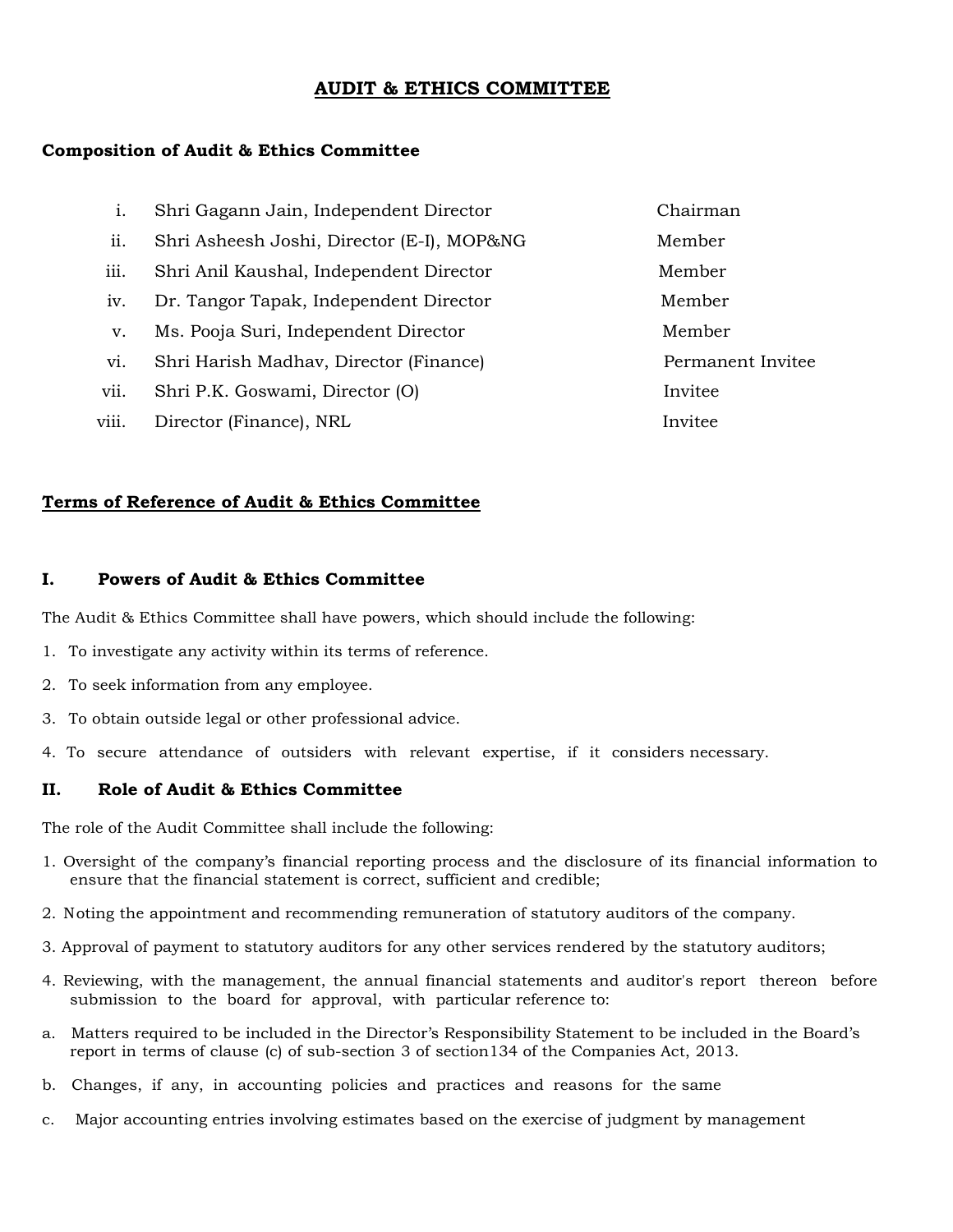- d. Significant adjustments made in the financial statements arising out of audit findings
- e. Compliance with listing and other legal requirements relating to financial statements
- f. Disclosure of any related party transactions.
- g. Qualifications in the draft audit report
- 5. Reviewing, with the management, the quarterly financial statements before submission to the board for approval;
- 6. Reviewing, with the management, the statement of uses / application of funds raised through an issue (public issue, rights issue, preferential issue, etc.), the statement of funds utilized for purposes other than those stated in the offer document / prospectus / notice and the report submitted by the monitoring agency monitoring the utilization of proceeds of a public or rights issue, and making appropriate recommendations to the Board to take up steps in this matter;
- 7. Review and monitor the auditor's independence and performance, and effectiveness of audit process;
- 8. Approval or any subsequent modification of transactions of the company with related parties;
- 9. Scrutiny of inter-corporate loans and investments;
- 10.Valuation of undertakings or assets of the company, wherever it is necessary;
- 11.Evaluation of internal financial controls and risk management systems;
- 12. Reviewing, with the management, performance of statutory, Cost and internal auditors, adequacy of the internal control and cost control systems;
- 13. Reviewing the adequacy of internal audit function, if any, including the structure of the internal audit department, staffing and seniority of the official heading the department, reporting structure coverage and frequency of internal audit;
- 14.Discussion with internal auditors of any significant findings and follow up there on;
- 15. Reviewing the findings of any internal investigations by the internal auditors into matters where there is suspected fraud or irregularity or a failure of internal control systems of a material nature and reporting the matter to the board;
- 16. Discussion with statutory auditors before the audit commences, about the nature and scope of audit as well as post-audit discussion to ascertain any area of concern;
- 17. To look into the reasons for substantial defaults in the payment to the depositors, debenture holders, shareholders (in case of non-payment of declared dividends) and creditors;
- 18.To review the functioning of the Whistle Blower mechanism;
- 19. Approval of appointment of CFO (i.e., the whole-time Finance Director or any other person heading the finance function or discharging that function) after assessing the qualifications, experience and background, etc. of the candidate;
- 20.Carrying out any other function as is mentioned in the terms of reference of the Audit Committee.
- 21. *To review the utilization of loans and/ or advances from/investment by the holding company in the subsidiary exceeding rupees 100 crore or 10% of the asset size of the subsidiary, whichever is lower including existing loans / advances / investments*